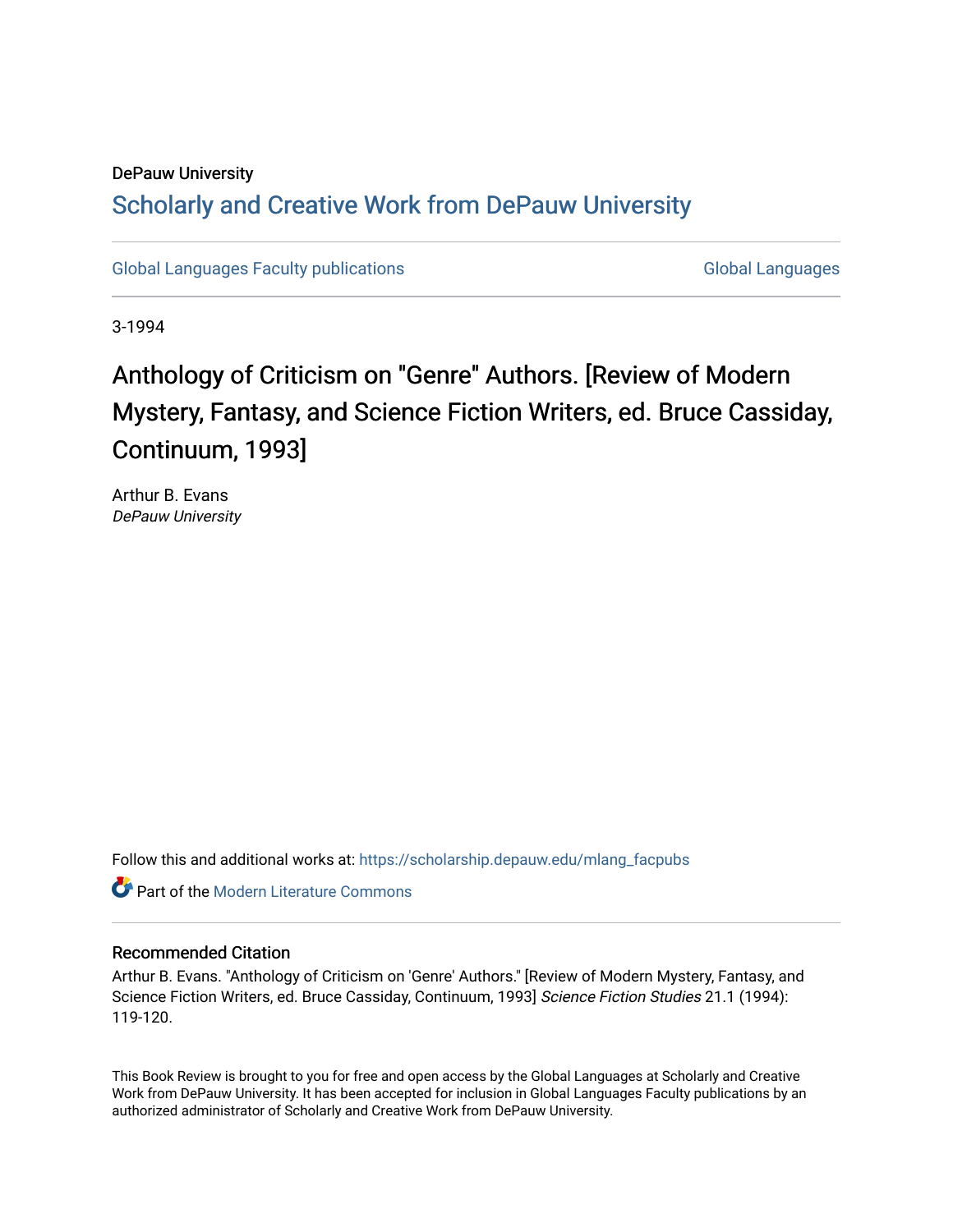# **Science Fiction Studies**

*#62 = Volume 21, Part 1 = March 1994*

### **Anthology of Criticism on "Genre Authors."**

**Bruce Cassiday, ed.,** *Modern Mystery, Fantasy, and Science Fiction Writers.* **A Library of Literary Criticism. NY: Continuum Publishing Co., 1993. x+673. \$85.00.**

**This reference work is the latest addition to the more than two dozen anthologies already published by Continuum in their Library of Literary Criticism series. Earlier volumes include Modern American Literature (5 volumes), Modern British Literature (5 volumes), Modern Arabic Literature, Modern Black Writers, Modern Latin American Literature (2 volumes), and others.**

**In his introduction to this collection, compiler and editor Cassiday states: "Unlike others in the series, this volume represents a new dimension, inasmuch as it features genre works exclusively, deliberately departing from the traditional procedure of concentration on authors involved in mainstream literary efforts. One generally underestimated advantage of genre writing is the ability of its practitioners to reflect accurately and perceptively the moral values and attitudes of their contemporary world, since genre works tend to hold a true and unflawed mirror up to life as it is seen by the general reader" (viii). The more sophisticated SF reader might well object to Cassiday's apparently naive and elitist use of terms like "genre writing" and "its practitioners" as well as his highly questionable assertion that such "genre works" somehow mirror more closely than other literary forms the basic morality and values of what he calls the "general reader." But, his own literary views nonwithstanding, he seems to have done a very good job in collecting and presenting an impressive crosssection of literary criticism (over 800 items) covering some 87 authors, all**